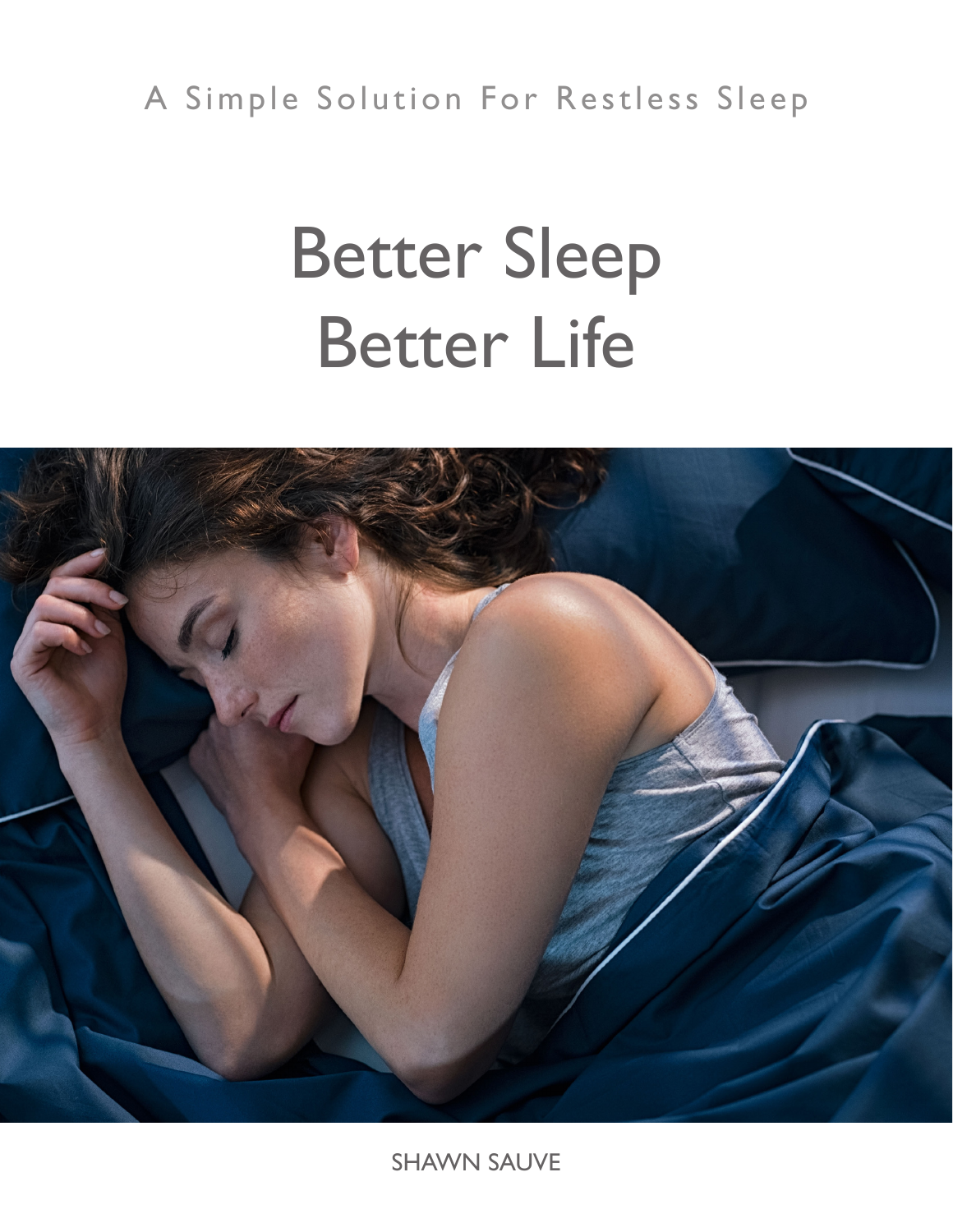## About This Book

#### **If you do not feel refreshed when you wake up, keep reading! You are not alone.**

Extess sleep is a silent thief afflicting many people, but because it has many faces, no one is talking about it until they've reached their breaking point.<br>That was my story 20 years ago, however, my breaking point led me faces, no one is talking about it until they've reached their breaking point. That was my story 20 years ago, however, my breaking point led me down a path of discovery that started in the early 2000's when I developed a product for people who suffer from "Restless Legs". It's not important if you don't know what that is. What is important is that during those twenty years, I was able to talk with and help thousands of people who suffer from restless sleep and help them start sleeping better.

I don't believe in luck but for the sake of an expression, I consider myself "lucky" that my loss of sleep didn't push me to despair. I cannot tell you how many times I was moved to tears, listening to or reading people's stories dealing with exhaustion and depression with no possibility of that elusive rest. That is what drives me. That is why I feel an obligation to help. That is why I wrote this book.

During the process of writing this book it became apparent that if I were going to help people sleep better, I needed to keep it simple. I wanted the reader to learn about restless sleep and help them determine if the information shared in this book relates to them.

My contributors and I made three important decisions. First, we did not want to create a technical book nor a medical book. Second, the book needed to be an easy and quick read. Third, we needed a book that would help determine if we could help you and present the information in a format that could be easily read and used.

The information I acquired through the years is contained in this book which contains two main parts. If used properly this will help you immensely.